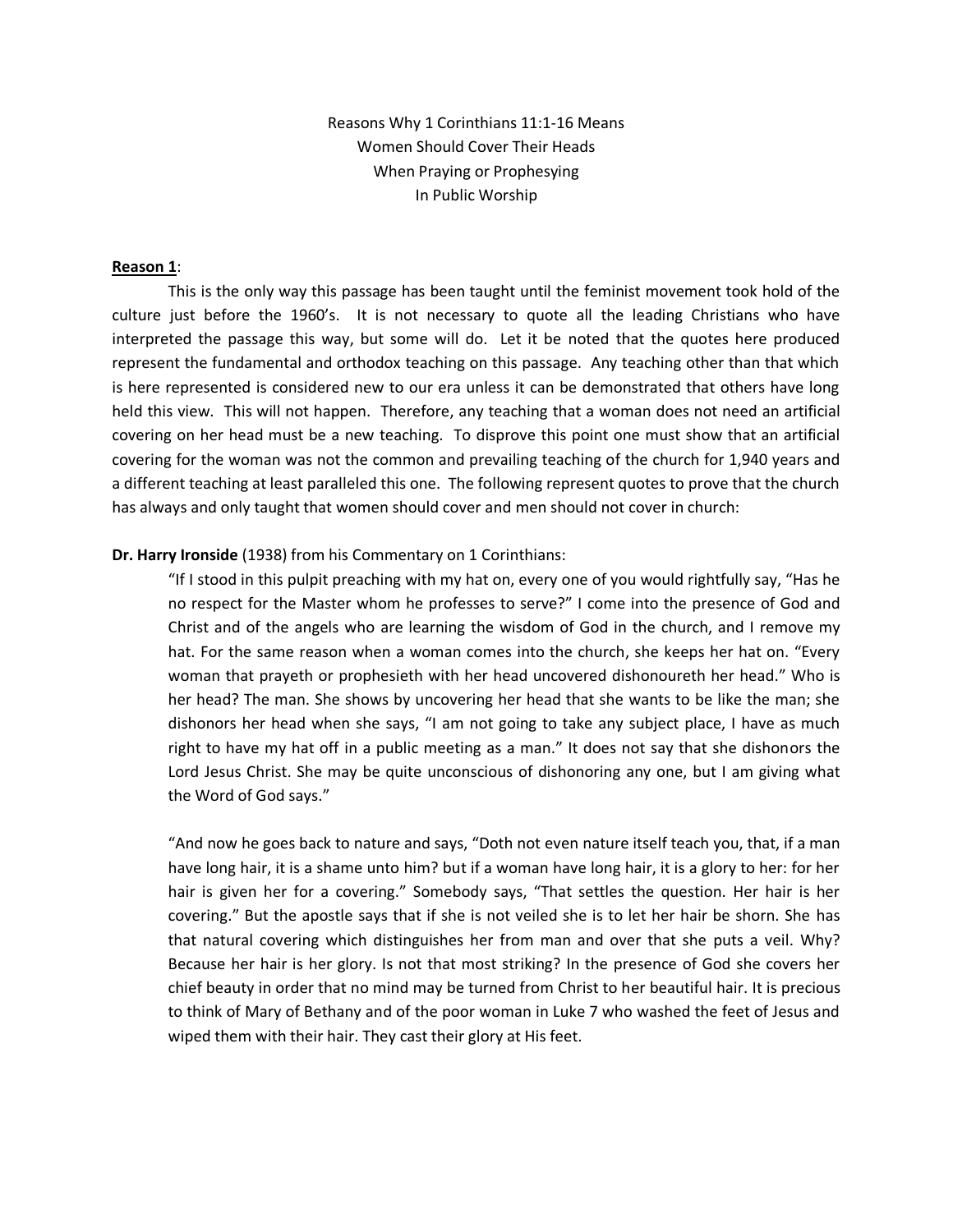# **Preacher's Homiletic Commentary** (1892):

"Verse 5 - In any case, whenever her praying is in any degree in public, let her not be "unveiled," unsexing herself and making herself "masculine," bearing herself like a short-haired man; she might as well go the whole length and be "cropped" [shorn] like a man. "Modesty is the conscience of the body." A Corinthian woman's veil would be the peplum, worn over the shoulders in the house, drawn over the face in public. [At Corinth a "shorn" woman would be a harlot.]"

# **Charles Spurgeon** (1835-1892)

"Do you think you and I have sufficiently considered that we are always looked upon by angels, and that they desire to learn by us the wisdom of God? The reason why our sisters appear in the House of God with their heads covered is 'because of the angels'. The apostle says that a woman is to have a covering upon her head, because of the angels, since the angels are present in the assembly and they mark every act of indecorum, and therefore everything is to be conducted with decency and order in the presence of the angelic spirits." – (Spurgeon's Sermon on Angels, Kregel Publications, 1996)

## **Albert Barnes** (1798 – 1870) –From Barnes Notes

"*With her head uncovered*. That is, with the veil removed which she usually wore."

"*For that is even all one as if she were shaven*. As if her long hair, which nature teaches her she should wear for a veil, {#1Co 11:15, margin,} should be cut off. Long hair is, by the custom of the times, and of nearly all countries, a mark of the sex, an ornament of the female, and judged to be beautiful and comely. To remove that is to appear, in this respect, like the other sex, and to lay aside the badge of her own. This, says Paul, all would judge to be improper. You yourselves would not allow it. And yet to lay aside the veil — the appropriate badge of the sex, and of her sense of subordination — would be an act of the same kind. It would indicate the same feeling, the same forgetfulness of the proper sense of subordination; and if that is laid aside, ALL the usual indications of modesty and subordination might be removed also."

"*For if the woman be not covered.* If her head be not covered with a veil."

"*Let her also be shorn.* Let her long hair be cut off. Let her lay aside all the usual and proper indications of her sex and rank in life. If it is done in one respect, it may with the same propriety be done in all."

# **Adam Clarke** (1760-1832) – From his Commentary on the Whole Bible

"*For if the woman be not covered.* If she will not wear a veil in the public assemblies, let her be shorn- let her carry a public badge of infamy: but if it be a shame- if to be shorn or shaven would appear, as it must, a badge of infamy, then let her be covered- let her by all means wear a veil."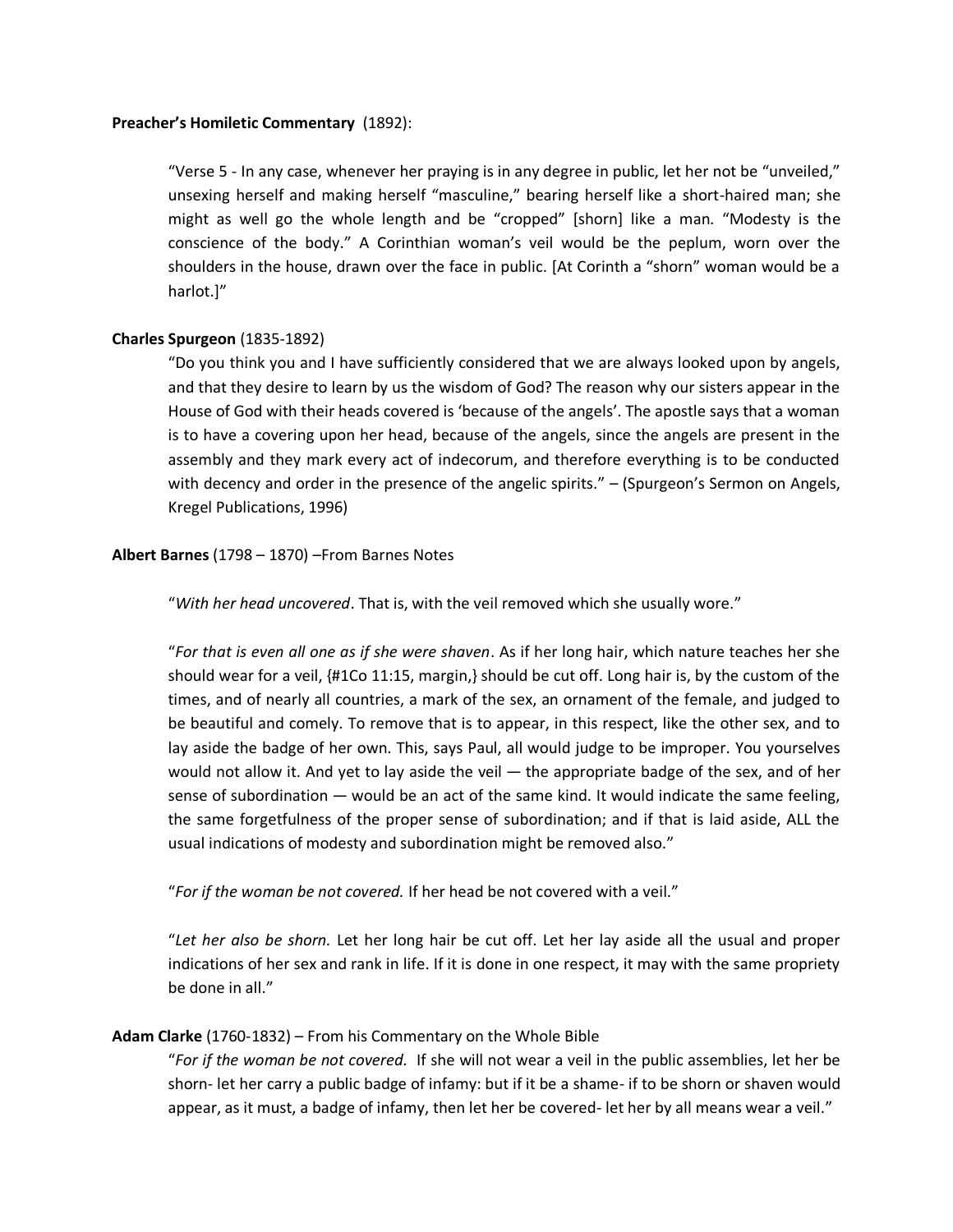# **Matthew Henry** (1662 – 1714) **-** From His Commentary**:**

"The woman, on the other hand, who prays or prophesies with her head uncovered dishonoureth her head, namely, the man, #1Co 11:3. She appears in the dress of her superior, and throws off the token of her subjection. She might, with equal decency, cut her hair short, or cut it close, which was the custom of the man in that age."

"It was the common usage of the churches for women to appear in public assemblies, and join in public worship, veiled; and it was manifestly decent that they should do so. Those must be very contentious indeed who would quarrel with this, or lay it aside."

Many quotes could be multiplied in like manner, but this is not necessary. Many others have recorded for us this same interpretation, a few names include John Wesley, John Calvin, John Gill, Charles Hodge, also the Jamiesson Fausset Brown Commentary, John Knox (1505-1572), Peter Martyr (1500-1562), Martin Luther, Augustine (A.D. 354-430), Jerome (A.D. 345-429), Chrysostom (A.D. 344- 407), Tertullian (ca. A.D. 160-215), Clement of Alexandia (A.D. 150-220).

The testimony of Tertullian (ca. A.D. 160-215) is particularly interesting. He wrote the Veiling of Women and in it refers to the Corinthian church. His testimony informs us that this church understood Paul to be speaking of a veil and that 150 years later they still practiced what Paul and all the apostles taught.

"So, too, did the Corinthians understand him" (the apostle Paul - that unmarried girls as well as married women should be veiled.). "In fact, at this day the Corinthians do veil their virgins. What the apostles taught, their disciples approve."

In Tertullian's argument, he defends this position against opponents. These opponents were not teaching that hair was a sufficient covering, but that only married women should be veiled not nonmarried women. He claims it was not the custom, or the region, or the times that demanded it, but Scripture truth.

"I will show in Latin also that it behooves our virgins to be veiled from the time that they have passed the turning-point of their age: that this observance is exacted by truth, on which no one can impose prescription-no space of times, no influence of persons, no privilege of regions. For these, for the most part are the sources whence, from some ignorance or simplicity, custom finds its beginning; and then it is successfully confirmed by usage, and thus is maintained in opposition to truth. But our Lord Christ surnamed Himself Truth, not custom."

We also can gain some insight by looking at the paintings in the Catacombs. There are many depictions of bare-headed men and veiled women in the act of worship. The earliest catacomb art is from about A.D. 100 and spans several hundred years. The women are always veiled and the men are always bare-headed. This is noted by Marvin R. Vincent (1834-1922) in his New Testament Word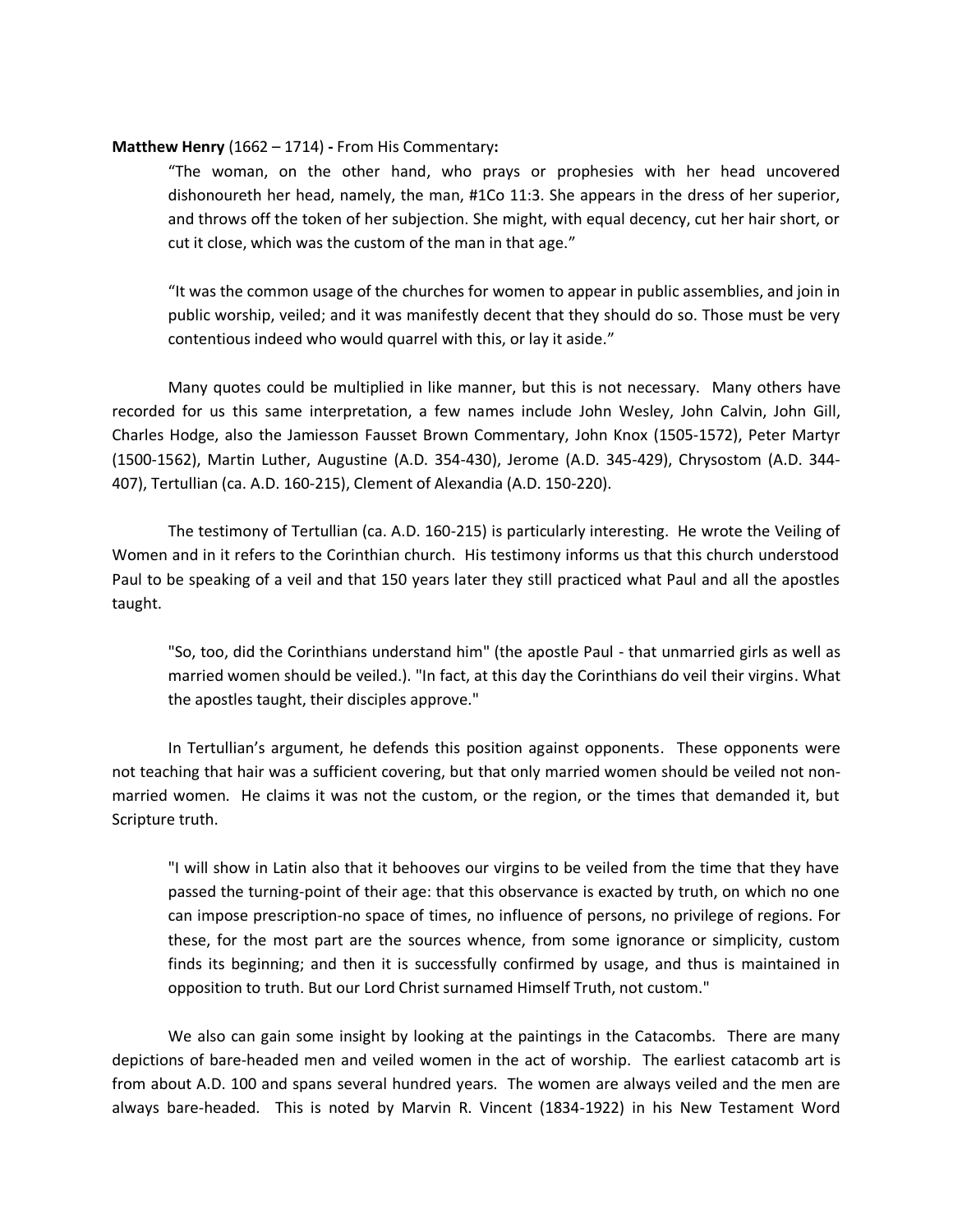Pictures, "verse 16. 'Custom.' Not the custom of contentiousness, but that of women speaking unveiled. The testimonies of Tertullian and Chrysostom show that these injunctions of Paul prevailed in the churches. In the sculptures of the catacombs the women have a close-fitting head-dress, while the men have the hair short."

So to conclude this first reason, the unanimous testimony of the church is that women are to have a head covering over their hair during public worship. Any other interpretation would not only stand against the entire history of the church, but would need ample proof from the passage. This proof would need to be overwhelming and then, as great as this proof is, one would have to explain how all the previous generations of Christians did not notice such ample proof. This is a tall order for a new interpretation.

#### **Reason 2**:

The passage does not allow for another interpretation. In 1 Corinthians 11:4, Paul commands men not to cover their heads. The word used for "covered" is  $\kappa \alpha \tau \alpha$  (kata). This literally means "something hanging down from the head." The Jews wore something on their heads when they worshipped as Lightfoot is quoted, "None might pray with their heads uncovered but the wise men and the scholars added a veil for distinction's sake and the priests because they always wore their linen bonnets while they served did not consider them as sufficient and therefore when they prayed they added another covering. It was this practice of praying with the head covered that he condemns in 1 Corinthians xi 4 and 5 and his injunction is that men in the Christian church shall reverse the practice in the Jewish church and pray with their heads uncovered but that the women should continue as formerly to have their heads covered" (Antiquities of the Jews: Carefully Compiled from Authentic Sources, Volume 1, By William Brown 1802). This Greek word used in verse 4 is ambiguous so that it means anything hanging off the head. It includes but does not limit the meaning to veil. Had the word for veil been used, then other things hanging off the head might be seen as acceptable. The man's head was to be bare of everything except hair.

In verse 5 Paul writes that the women are not to be uncovered (ακατακαλυπτος, akatakaluptos). This is the negative of the word he uses when he tells the women they must be "covered" (κατακαλυπτω, katakalupto). This word means to cover up or veil. Literally, it means "the act of covering down or over." This is the only place it is used in the New Testament. However, this word is used often in the Greek Septuagint to translate Hebrew words into Greek. This word is used in Genesis 38:15 to describe Tamar covering her face with a veil. It is used in Esther 6:12 for Haman covering his head as he hurried home. It is only used of a head covering and is never used for long hair or natural coverings. The negative form is used in Leviticus 13:45 for the leper that was to uncover his head. Since this word is consistently used with a veil or an external covering, those reading Paul's letter would already understand that he is speaking of a head covering that is added to the hair, not the hair itself.

Now let us look at verse 5: "But every woman that prayeth or prophesieth with her head uncovered dishonoureth her head: for that is even all one as if she were shaven." To see the ease of interpretation in this verse we will try to substitute two different interpretations for the word "uncovered" and see which naturally fits and which does not. "But every woman that prayeth or prophesieth with her head *UNVEILED* dishonoureth her head: for that is even all one as if she were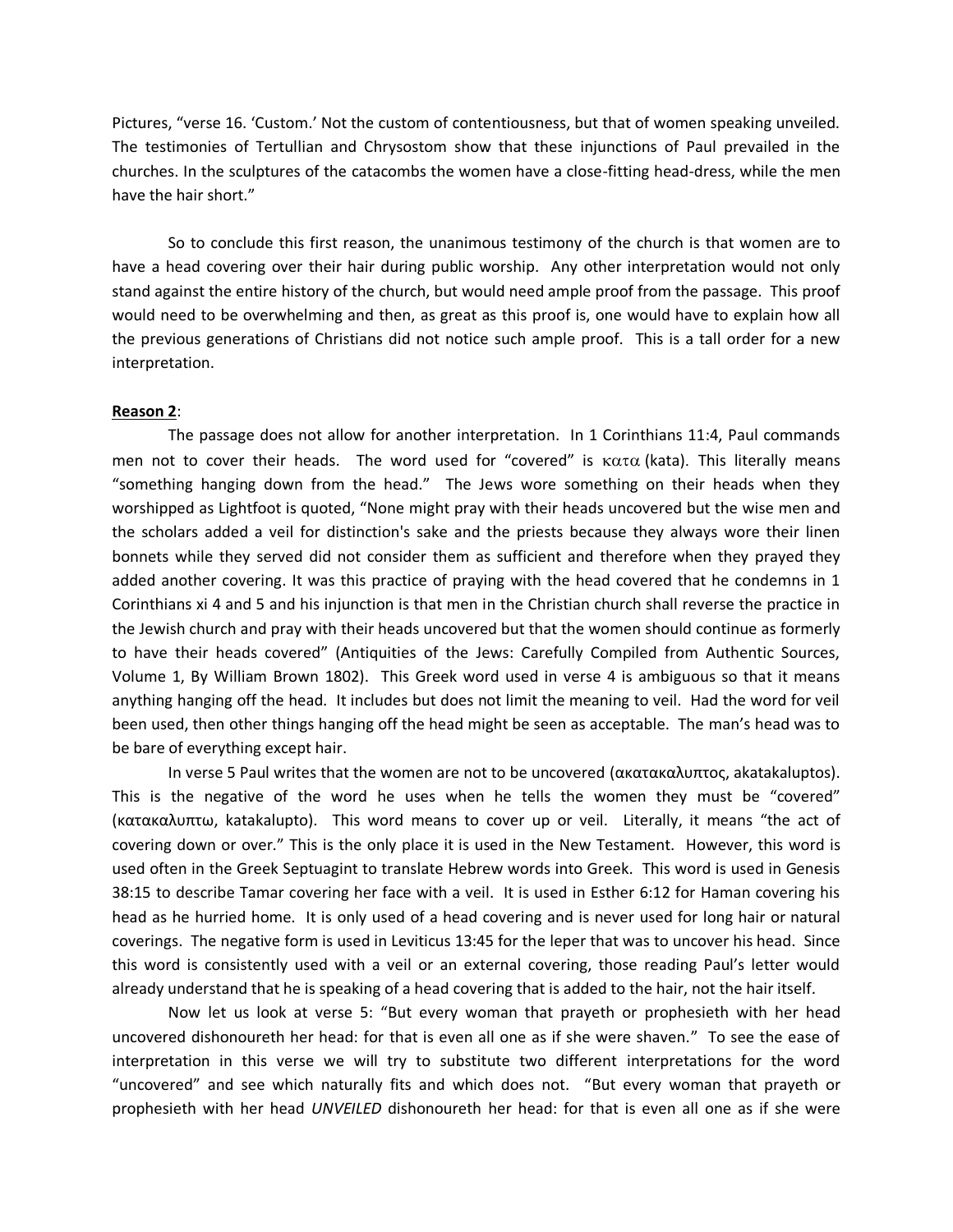shaven." If she is unveiled, then it is just like being shaved. The shame attached to being shaved is attached to being unveiled. Now we will try another interpretation. "But every woman that prayeth or prophesieth with her *LONG HAIR CUT OFF* dishonoureth her head: for that is even all one as if she were shaven." Now this is not an acceptable use of the language. It is not as though or like or as if she were shaven, it is shaven. This is a very difficult way to explain this text.

The same is true of verse 6: "For if the woman be not covered, let her also be shorn: but if it be a shame for a woman to be shorn or shaven, let her be covered." Again, try each interpretation and see the absurdity of one and the naturalness of the other. "For if the woman be not *VEILED*, let her also be shorn." If she is not veiled, then why not cut her hair like a man? If that is a shame, then so too is being unveiled. Here is the other interpretation, "For if the woman *HAVE NOT LONG HAIR*, let her also be shorn." If she has no hair, then go ahead and cut off her hair. This is not possible. If she is uncovered because she cut off her hair, then no hair can be cut off. She cannot be shorn like a man unless she has hair like a woman. Unless the woman has long hair already, no one can cut it off.

So according to these verses being uncovered is as if she were shaved; and if she is not covered then she could just as well cut her hair like a man because the same shame is attached to both. Now since the Greek word is only used with an external covering and never the natural covering of hair, and since the context does not allow for the hair to be the covering, then the covering must be something that hangs down over the head on the hair.

Note these few quotes from Greek scholars:

**Robertson New Testament Word Pictures** – "For a covering (αντι περιβολαιου). Old word from περιβαλλω to fling around, as a mantle (Heb. 1:12) or a covering or veil as here. It is not in the place of a veil, but answering to (αντι, in the sense of αντι in John 1:16), as a permanent endowment (δεδοται, perfect passive indicative)."

This is how **Kenneth Wuest** expresses it in his *Expanded Translation of Greek*: "Every man while praying or prophesying…having a shawl hanging down over his head…dishonors his head. But every woman while praying or prophesying with her head uncovered dishonors her head, for this would be one and the same thing as if she has her head shaved. For, assuming that a woman is uncovered, let her also cut her hair close. But since it is dishonorable for a woman to be shaven or have her hair cropped close, let her put a shawl down over her head."

The context proves the women of Corinth already had long hair. That is why he is comparing the shame of being unveiled to cutting off the hair which they would have been offended in. So why does verse 15 say that hair is a covering? It is part of the arguments given by Paul for wearing a head covering. He states that women must wear a veil when at public worship for the following reasons. First, it shows the headship of man over woman. So failure to correctly display the symbol is as shameful as shaving the head of a woman. Second, because the created order proves that women should show the sign of submission. She is out of man. Third, the angels are viewing and this consideration is enough to motivate the women to cover. Fourth, nature has given women a natural covering (meaning a "wrap around the perimeter") thereby proving that it is not unnatural for a woman to put on a covering (that is, a veil that hangs down over her natural covering) to cover her hair. Finally, all the churches have the same custom of veiling the woman. Any that would be contentious are going against all the churches. So Paul argues for the veil all the way through the passage completing his argument by saying to those who would still be contentious that every other church is in order. This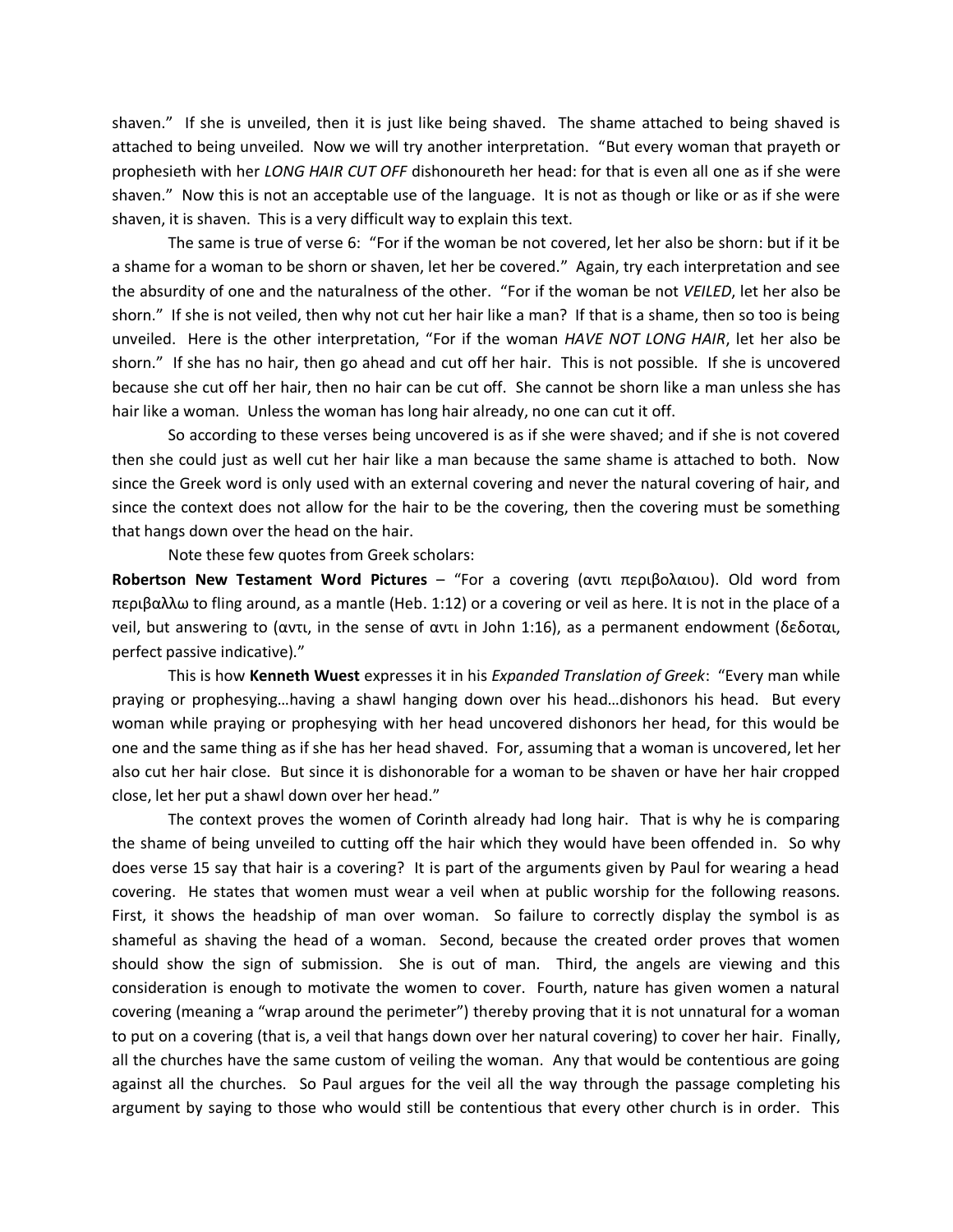also explains why he does not write about this to other churches. No other churches were having a problem with it. Just like they were not having a problem with the Lord's Supper so he wrote to no other churches about that either.

In conclusion, there is not overwhelming evidence in the text to demand that long hair is the covering of which he speaks. There is not precedence in the Greek wording to do so. The opposite is true. The context requires us to compare being uncovered to being shorn or shaven. This is a comparison meaning the head must be covered by anything but hair. Also, the Greek word is consistently used for a veil. So to read that the covering in verses 5 and 6 are the same covering as the natural one of hair given in verse 15 is an unhappy contortion of the text that is easily remedied and set at ease by the simple word veil.

#### **Reason 3**:

All the symbolism is beautified with the veil, but it is strained with the use of the hair as the symbol. The covering represents these symbols. It represents the headship of Christ over the man. It represents the man's headship over the woman. It represents the submission of the woman to the man and man's submission to Christ. The covering is over the head.

The veil over the head represents a covering over what God calls a woman's glory. She is the glory of man according to verse 7 and her chief glory is her hair (vs 15). To cover this is to cover man's glory. So, in God's presence in worship a man pictures Christ as fully revealed and a woman pictures man with his glory covered so as to prevent his vanity and pride. When coming into the presence of God, a man shows his respect by wilfully removing his hat. A woman shows her respect for the presence of God by wilfully covering her head. He shows he has no authority over him by removing his cap, and she shows she is under authority by adding a veil to her hair. All this is symbolically fluid and the depth increases with the study.

If these are symbolized by long hair then we must say that long hair covers the woman and shows she is under submission to the man. Long hair is her glory according to the text, so her glory shows she is under submission. The conflicts emerge immediately. A man always has short hair, so he still must remove his cap to demonstrate that he is respecting the presence of God. A woman always has her hair long so she does nothing to show respect for the presence of God. The activity of doing something when entering into God's presence is lost on the women. It was the women to whom the bulk of the instruction to cover was given. Next, the symbolism is that man's glory is the woman and the woman's glory is her hair. So in God's presence woman's glory is on display. That is, in God's presence, where even the angels cover their faces with their wings so as to not compete with God's glory, the woman's glory is uncovered. This means man's glory is commanded to be long and open in God's presence. Remember Ironside's quote, "her hair is her glory. Is not that most striking? In the presence of God she covers her chief beauty in order that no mind may be turned from Christ to her beautiful hair." Here her chief beauty is to be long and displayed. The folly of this behavior is illustrated in Ezekiel 28 where the anointed cherub was lifted up to pride. He is confronted by God with this condemnation, "every precious stone was thy covering" (vs. 13), "Thou art the anointed cherub that covereth; and I have set thee so: thou wast upon the holy mountain of God" (vs. 14), "Thou wast perfect in thy ways from the day that thou wast created, till iniquity was found in thee." (vs. 15), "and I will destroy thee, O covering cherub" (vs. 16), "Thine heart was lifted up because of thy beauty, thou hast corrupted thy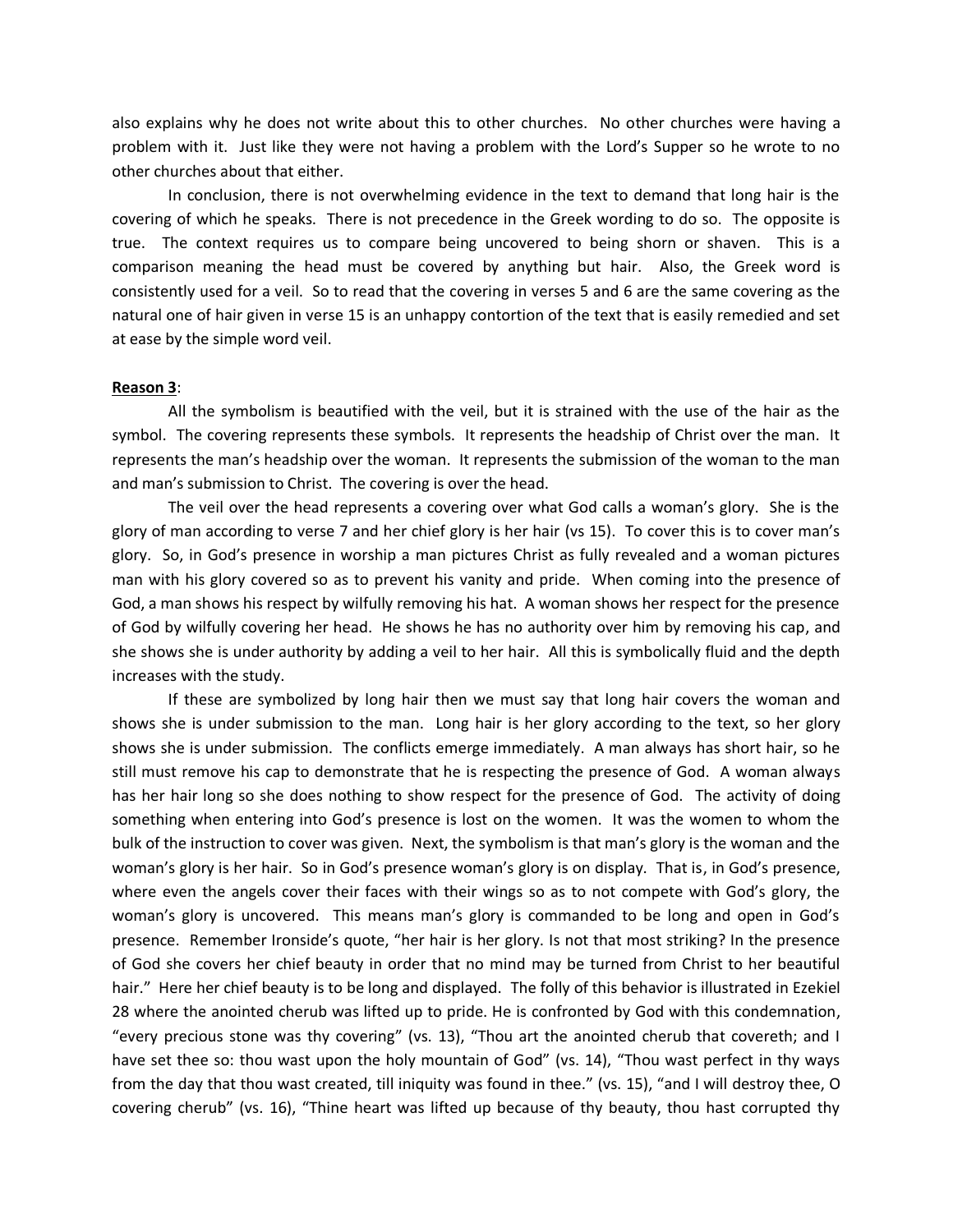wisdom by reason of thy brightness" (vs. 17). So the beautiful covering cherub left off his business of covering and went to the business of admiring his own beauty. With a lifted up heart and uncovered beauty, his brightness was exposed, admired, offended God and here is what God did to him. "I will bring thee to ashes upon the earth in the sight of all them that behold thee" (vs. 18). So he became divested of his beauty and a shame to all publicly. God is showing us that leaving off the business of covering in in God's presence and showing off your own glory instead of humility is worthy of having your natural beauty removed and made a shame and disgrace to all who look upon you.

To further confound things, the Scripture teaches that our glory is now hidden but shall be revealed at the coming of Christ. This is a wonderful picture of a veiled woman's head as man's glory will only be truly seen when we have been fully redeemed and are changed into His image. Then there will be no more veils, but we will know as we are known. Man's glory will be Christ's glory for we shall be like Him. Now if the hair is a covering, then when Christ comes and the veil is removed and we are no longer in marriages, but are like the angels in heaven, then the symbol teaches us that the covering is removed so the hair must be removed. This is not an attractive picture for the ladies, nor is it a comfort when looking for Christ's return. A woman would much rather remove her veil than her hair.

To conclude, the church has universally translated this passage as a veil. Christian woman have universally covered their heads in worship services. The passage in verses 5 and 6 cannot stand to be translated that long hair is a covering without making a redundancy and an impossible comparison between one thing and itself. Short hair is compared to short hair. The symbolism is sweeter and grander as a veil, but strained and awkward as hair. Finally, this new interpretation of hair as a covering has arrived to the church almost as universally as the veil was worn by Christian woman. How do we account for this? Let us hear from one of those who helped bring about this complete change. Lena Williams writes these very interesting insights in the New York Times from May 12, 1996 in an article entitled *In Defense Of the Church Hat*,

"For all their special flair, church hats weren't viewed as fashion statements. In many religious denominations, women must cover their heads during worship. Although a simple kerchief or Kleenex could suffice, and often did in a pinch, few God-fearing Christians ever entered a church with anything less than a proper hat. Hats were a crowning glory to God, our mothers and grandmothers told those of us too young to understand a tradition that required us to cover well-primped hairdos that took hours of hot combing and curling."

"Then came the radical 1960's and I, a self-avowed black power militant with a new Afro hairstyle that matched my new anti-establishment attitude, rebelled against the strictures of God, church and country. Hats were dismissed as symbols of oppression for women and status symbols of the black bourgeoisie. Church hats I once wore with pride and from which I painstakingly plucked every speck of lint were covered in tissues and stored in my mother's attic."

"Call me a walking contradiction: a liberated woman tied to a symbol of submissive womanhood. But with custom comes assurance that grows with affirmation. After the furor of the 1960's and fickleness of the 70's, I came to see the wisdom of our elders' beliefs -- that wearing fine clothes, from head to toe, was how mortals showed reverence to God."